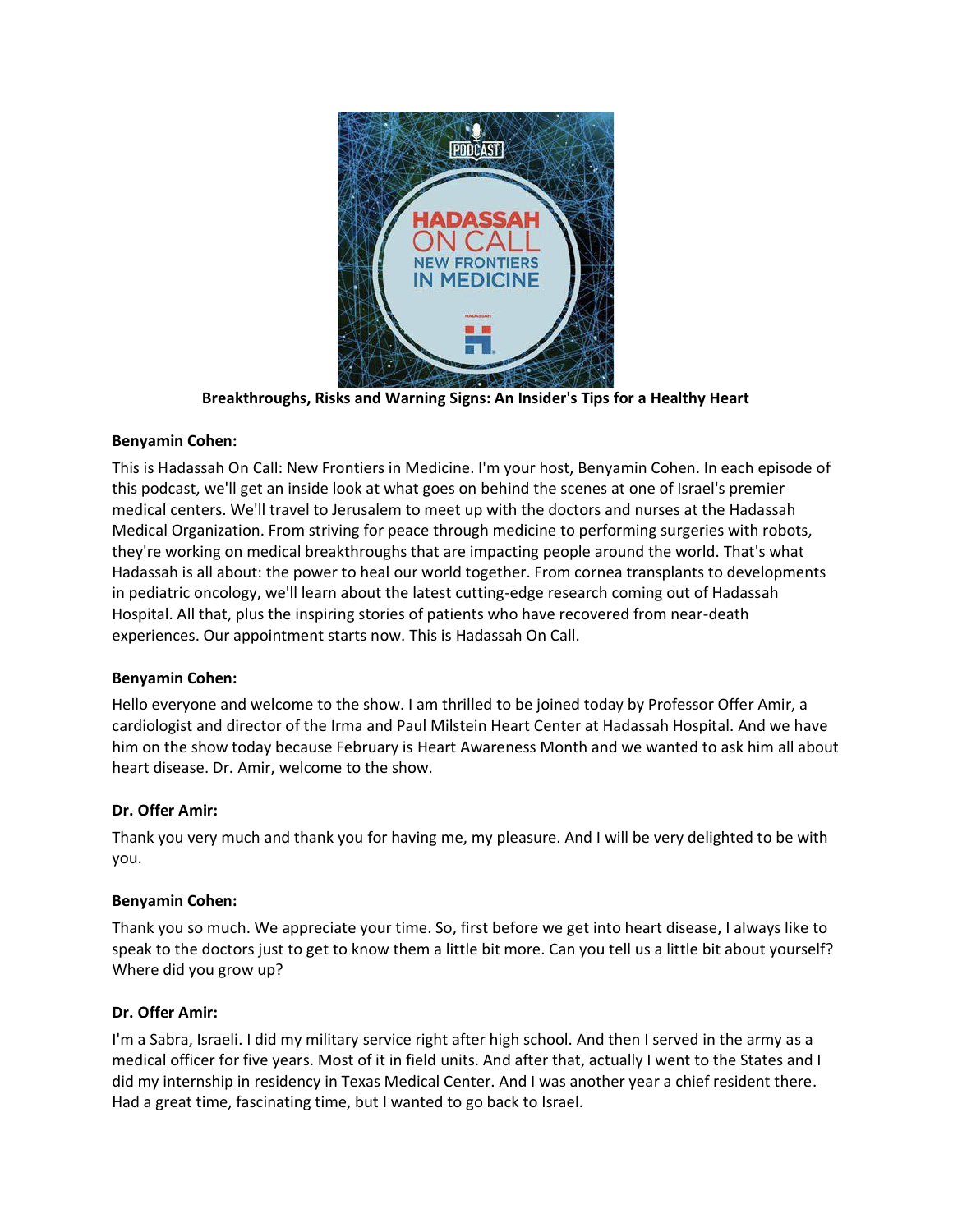How long did you live in the States for?

## **Dr. Offer Amir:**

Altogether, five years.

### **Benyamin Cohen:**

Okay.

# **Dr. Offer Amir:**

I did one extra year of fellowship later on in heart transplantation and assist devices, what is called LVAD. I had fascinating time and I got, I hope, a lot of knowledge from my mentors over there in Texas Heart. And I hope that I could bring some of it back to Israel.

# **Benyamin Cohen:**

I was reading, you grew up as a second-generation Holocaust survivor. How did that influence your childhood?

# **Dr. Offer Amir:**

I think that in many ways Israel is still a Holocaust state. The fear that it may not exist anymore, I think it's a national and personal feeling of most of the people. Especially when you are a close generation and you know the personal stories of your mother and obviously your grandfather and grandmother. Most of my relatives did not survive the Holocaust. And lucky for me, my mother did so. And you know that is something that is imprinted in you, even though you have not been there in the physical way, but in the emotional way, it's obvious that you've been there.

### Benyamin Cohen:

I'm curious: Did that impact your decision to become a doctor at all?

# **Dr. Offer Amir:**

It certainly did impact my decision to be a doctor in Israel. Let me say that. I'm not sure about the specific decision regarding medicine, but definitely although it was very tempting to stay in the States for all the obvious reasons. It was something that was not practical from my understanding and I guess that has a lot to do with what we discussed just now.

### **Benyamin Cohen:**

As I said, February is Heart Awareness Month. And I want to talk about your specialty, which is heart disease. For many years, we've known heart disease is one of the top killers of men and women around the world. I think I was reading recently that maybe COVID, I think may have just surpassed it in December?

# **Dr. Offer Amir:**

It may be the case, but even the COVID is probably acting at least to some extent in its fatality to the heart, so I'm not sure there.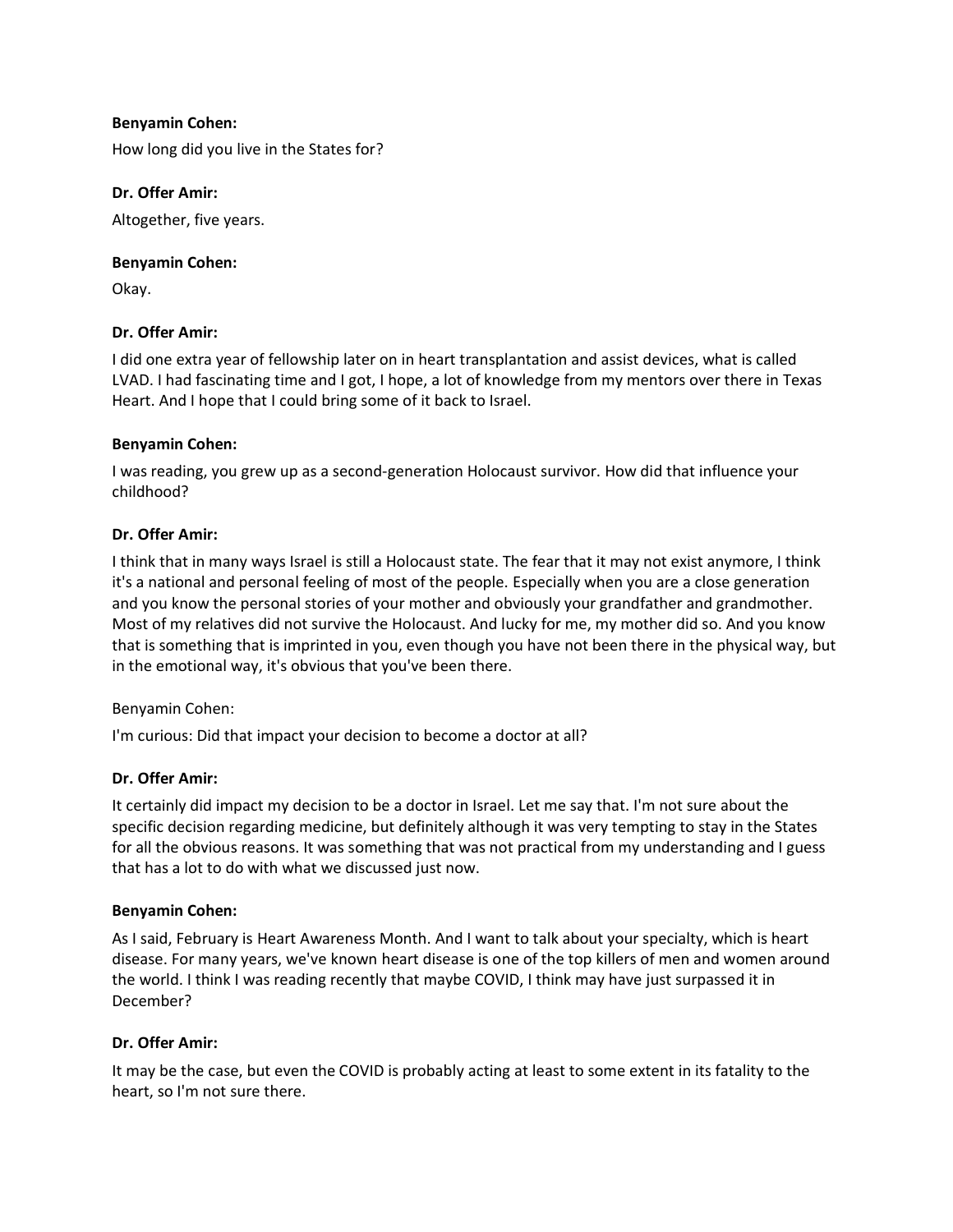So regardless of that, heart disease is one of the top killers, for sure. It's something that I think everybody thinks about. When you think about cancer or Parkinson's or Alzheimer's or ALS. Those are all things that maybe you think will happen to somebody else, but not to you. But I think a lot of us have this fear of heart disease. In my own family, my dad recently had open-heart surgery and I'm in my midforties. I have a couple friends who were around my age who have had heart attacks. So I think it's something that we all are concerned about. What are some practical things that we should be doing to help prevent heart disease?

# **Dr. Offer Amir:**

I think, first of all, let me, I would like, with your permission, to refer to the fear.

### **Benyamin Cohen:**

Yes.

# **Dr. Offer Amir:**

I think that the fear is because of one thing that happens in heart disease and does not happen in these other diseases. And this is without any underestimation about the severity and quality of life and mortality. I think that the idea of dropping dead suddenly is something that does not exist in the other horrible diseases, as they are. And that is something which makes you as a human being, especially as a young human being, as a young person, very agitated. Now, what can we do about it? This is something that we are questioning and trying to study for decades and many centuries.

### **Dr. Offer Amir:**

It goes all the way to the basic – and I will try to emphasize something which is very trivial, and this is physical activity. I doubt that there are any medications that we are taking that is doing so good to the heart, so anti-inflammatory aspect like physical activity as daily activity or almost daily activity is doing. This is something which is often spoken, but not often done, obviously because of the rush of life. And this is something which is very, very crucial. Regarding the diet, although we keep on talking about the Mediterranean diet – and it does have some support in the literature  $-1$  would say between the two that the physical activity and the daily exercise is much more pronounced.

### **Benyamin Cohen:**

How important is sleep in preventing heart disease? And why is that?

### **Dr. Offer Amir:**

That's a great question because I happened to study sleep because I was involved in a high-tech company that are trying to do sleep analysis for heart patients, especially heart failure patients. What we know is that sleep is not something which is very easy and calming and relaxing, etc. There is a lot of activity, in what we call the sympathetic activity and in special areas of the time zone of the sleep. And in these times zones, which are specific in the time zones of the sleep, there is a very high adrenergic tone, sympathetic tone, which put a lot of stress on the heart and the blood vessels – and that's without any mentioning of sleep apnea and dropping in the oxygen saturation, now that everybody is expert with the COVID issue.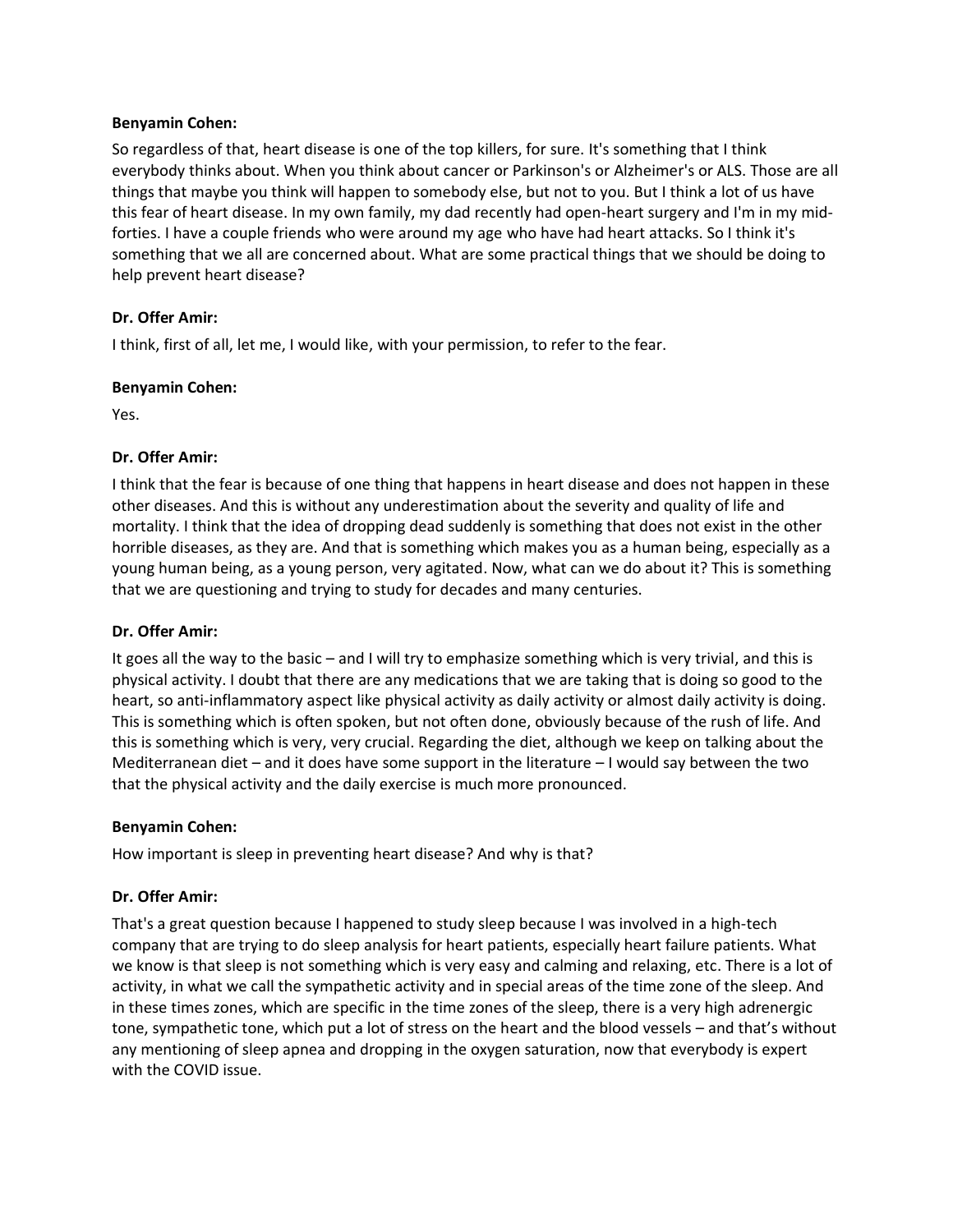### **Dr. Offer Amir:**

But all of these episodes do happen in sleep. So, sleep may be a little bit underestimated as something that is not only relaxing, but it may be if it's not done properly, especially with the sleep hours and the sleep quality, it may interfere with health, and cardiovascular health is obviously high on the list.

### **Benyamin Cohen:**

So both poor sleep and lack of sleep. So both the of them.

### **Dr. Offer Amir:**

Correct. And actually there have been couple of studies, interestingly, less probably than six-and-a-half hours per night, are not good for your health. I'm talking about the cardiovascular health. On the other hand, too much sleep and we're about more than nine hours or something like that, maybe at the same direction. So everything in life is issue of balance.

### **Benyamin Cohen:**

You're saying too much sleep could be a bad thing?

### **Dr. Offer Amir:**

Yes. Actually, too much sleep. And when I'm talking about too much sleep is more than nine hours or so. So, there is a delicate balance in the sleep hours as well and definitely about the quality of sleep.

#### **Benyamin Cohen:**

Interesting. You were talking about things, proactive things that everyone can do: exercise, diet, sleep. What about genetics? Does genetics play a role as well if someone in our family has heart issues?

#### **Dr. Offer Amir:**

We don't know all the genes that are associated with heart disease. We know some diseases, especially with the lipids issue and the issues like that. Like familial hypercholesterolemia, patients who have in their family very high bad cholesterol and stuff like that. So from that point of view, we know a little bit better. But no doubt there are many genes that we have not recognized yet, but from the history of the patients and the behavior of the disease, we definitely know that the family tendency – I'm talking about a blood relations, firsthand blood, like brothers, sisters, mothers etc. –do impact and give you a lot of risk if that's the case in your family.

#### **Benyamin Cohen:**

Yeah. So, you just mentioned brothers and sisters. It got me thinking: there is a lot of differences between men and women when it comes to heart disease. Specifically, I think I read that for some reason, and maybe you can explain this to us, that it takes women longer to get to the ER if they're having some heart attack or a heart issue. Why is that?

#### **Dr. Offer Amir:**

Actually, this has been repeated, I think, over and over again. And there are some issues with women and heart disease, not only their self-attention to what they have is behind the men, but also the environment, their close environment and the medical environment attention too – we're in compliance, unfortunately is lagging behind what it should be. So, the whole way for early diagnosis and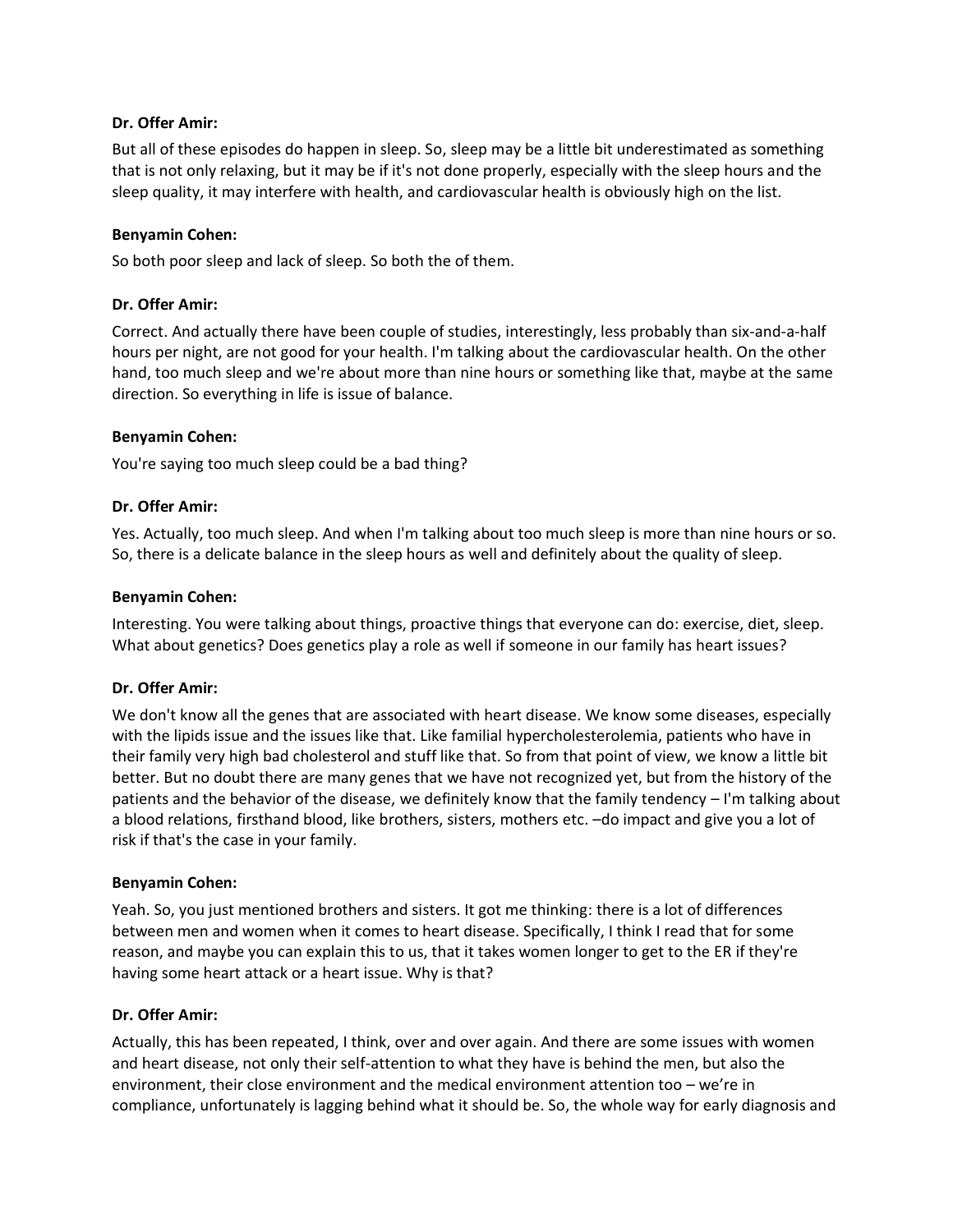treatment and aggressive treatment in women, is not appropriate because the minefields are all the way – starting with a level of complaints of the women themselves that it takes much longer for them to complain about something. And even when they do, it takes some time for their own environment and for the medical environment to get appropriate attention for that.

# **Benyamin Cohen:**

You're saying women have a higher threshold for pain.

## **Dr. Offer Amir:**

Yes.

# **Dr. Offer Amir:**

I keep on telling medical students that when I want to know when a male patient is in my office, and I want to know how he's doing, I'm asking his wife because he has no clue how he's doing. There is a caring person that is taking care of the male, but unfortunately there is no corresponding person that is taking care of the woman who is suffering. And typically, the woman is lagging behind of the complaints because of prejudice or whatever it is. And even when she does complain, then her family does not accept the possibility that she is not doing well and the medical environment is starting from the EMS, ER and even the wards and the clinics are lagging behind, unfortunately.

# **Dr. Offer Amir:**

But I think that we are trying to narrow the gap. I think that medical students nowadays and nurses and the medical community as a whole, has improved a lot since the last decades, over the last decades. I hope that we are getting better. I can tell you that we did in a very large survey on the EMS in Israel. And we found that the time to call the ambulance center was much longer obviously with women, but it is shorter than it was a decade ago. So, there is some improvement, but obviously not enough.

### **Benyamin Cohen:**

We can't have this conversation, obviously, without talking about the pandemic and all of our lives have become so much more stressful. People we know are dying, there's higher unemployment. There's the stress of working from home. If people have children, they have to homeschool the children. And obviously this stress could probably lead to all sorts of health issues. I'm wondering, do you think the virus has created long-term heart conditions?

### **Dr. Offer Amir:**

Obviously, the stress by itself does have a direct implication on cardiovascular disease. We know that you can, unfortunately dissect even the coronary arteries, due to very high level of stress – which by the way, is more common with females rather than in males. We know that you can deteriorate your heart function almost in a matter of days due to a very high level of stress and impact its contractility and even all the way to acute heart failure with water accumulation in the lung to a very life-threatening situation.

### **Dr. Offer Amir:**

So, this is only by the stress itself and the sympathetic system that is associated with activation of stress. Besides that, there is an issue of the coronavirus by itself, which we know that injured the myocardium itself. And interestingly, probably not even directly as we thought, but by activation of a lot of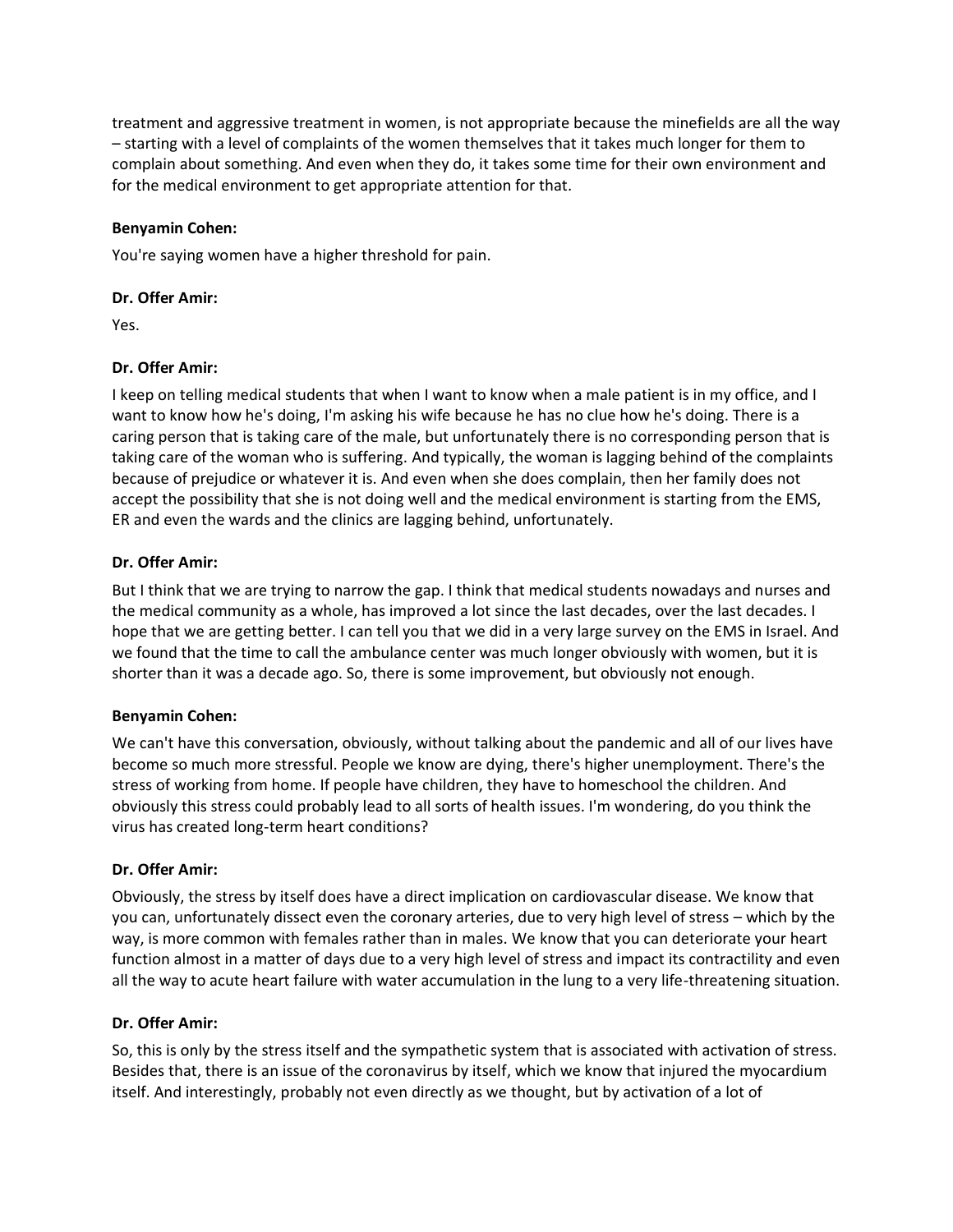inflammation and inflammatory cascade. And by doing that, insult the heart contractility and bring it to acute heart failure.

### **Dr. Offer Amir:**

One other issue with this pandemic is the tendency because of the virus activation of the clotting system, and a lot of clots we see a pandemic of pulmonary embolisms and showers of heat and a lot of right-side heart function failure. So, this is almost directly by the virus itself in activation of inflammation and thrombosis.

### **Benyamin Cohen:**

A couple episodes ago on this podcast, we interviewed your colleague Dr. Neville Berkman, who opened up a multi-disciplinary clinic at Hadassah, helping treat people suffering from post-COVID after-effects. I'm wondering, if you think COVID has made more people susceptible to heart disease after they've recovered from the virus.

### **Dr. Offer Amir:**

That's an excellent question. And Professor Berkman is definitely doing a great job in that, because one of the side-branch of these clinics that we are learning, I can tell you that today we performed another heart muscle biopsy due to coronavirus because we see in a young person who has been jeopardized by corona, that he so-called "recovered" from it months ago. So, we see so many bizarre and unusual things with the corona that we keep on trying to understand this virus, but what is clear to us now is that there is a huge heterogenicity in the presentation. The clinical presentation of this patient and the severity, and obviously it will come all the way to the long-term future, as you have suggested.

#### **Benyamin Cohen:**

When we return, Dr. Amir talks about the Irma and Paul Milstein Heart Center at Hadassah, and how it's Cath Lab is helping save lives.

### **Dr. Offer Amir:**

We saved time by doing things in parallel and getting the team ready. And, actually, when the patient is coming directly to the Cath Lab, we can save half-an-hour or 20 minutes sometimes even more...

#### **Benyamin Cohen:**

All that, and much more after a quick break.

### **Benyamin Cohen:**

With the COVID-19 vaccine now being delivered across the globe, Hadassah Hospital is at the forefront of caring for patients in a post-pandemic era. Hadassah recently opened a multi-disciplinary clinic to help treat people suffering from COVID after-effects – everything from lung damage to mental health issues. Keep up to date with everything that Hadassah Hospital is doing to help combat this deadly disease by visiting our website at hadassah.org/covidupdates. That's hadassah.org/covidupdates. We're posting frequently about how our doctors, nurses and researchers are working to roll out the vaccine and prevent the further spread of COVID-19. You can also follow Hadassah's latest coronavirus updates on our social media accounts on Facebook, Instagram and Twitter.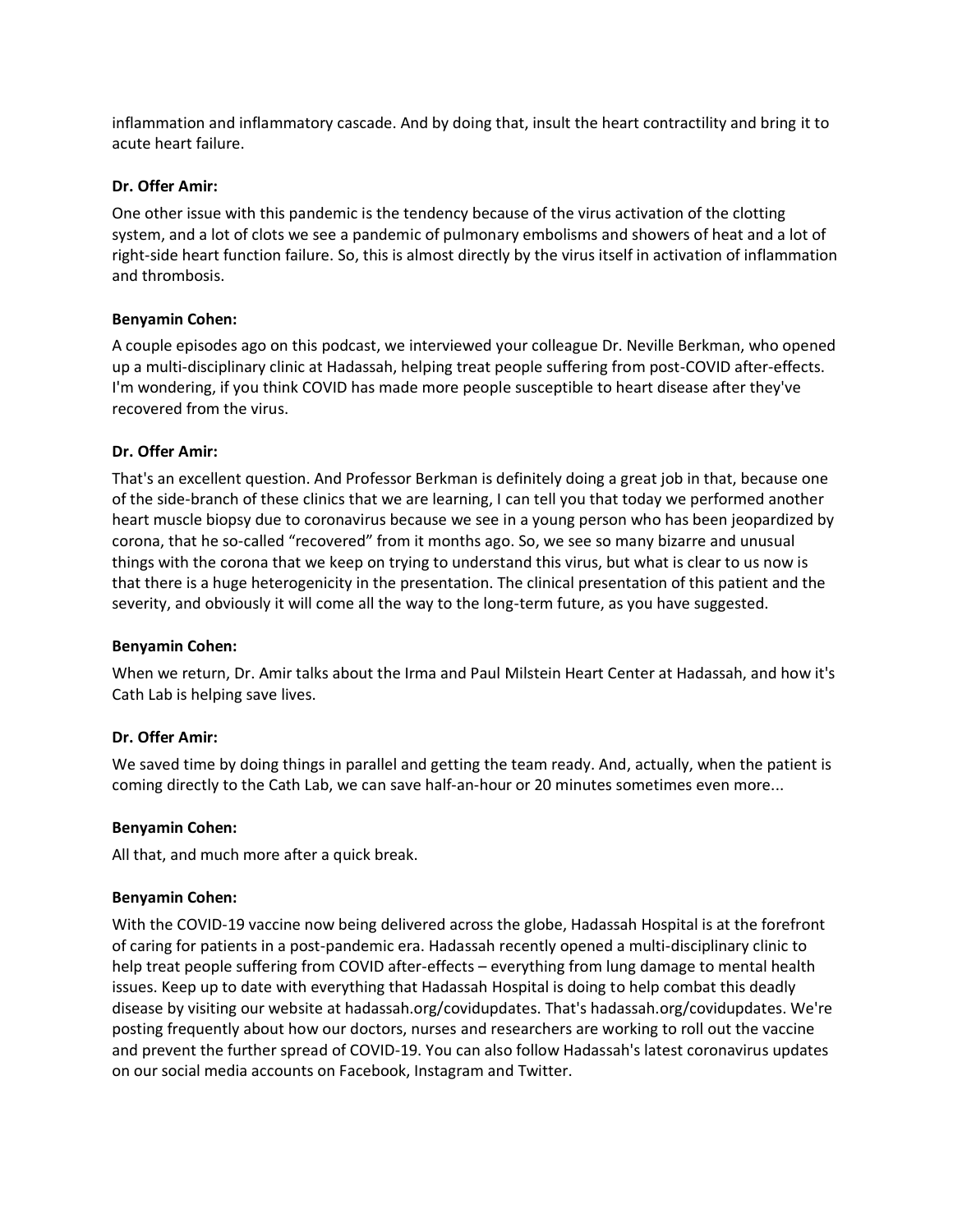And now, back to our conversation with Dr. Offer Amir.

### **Benyamin Cohen:**

I want to pivot now and talk a bit about heart disease, and specifically the work you're doing at Hadassah. So the Irma and Paul Milstein Heart Center opened a few years ago and it doubled the capacity for the department to treat patients with heart issues. And Hadassah was ranked by Newsweek as one of the best specialized hospitals for cardiology. And so I'm just wondering, what does that mean in real terms, in practical terms, to those of us who are not in the medical field?

### **Dr. Offer Amir:**

Well, I would say that this is a huge compliment, etc. But I have two comments to say about it. First of all, this is a huge achievement – but for the team itself and the team when I'm saying the team, it's not only the doctors, it's also the nurses and the technicians. I think this is also the time to recall and to remember and to mention to ourselves as a medical team, that the personal touch that the attention towards the patient who is suffering and the family who is worried, is not less important than the fantastic procedure that otherwise you would have been accredited for that. I think it's not in contradiction one to another. I think it has to be all together and be combined.

### **Benyamin Cohen:**

When you're having a heart attack, obviously time matters. We've talked about that briefly at the beginning, how you could just, in a moment you could drop dead. Here in the U.S., when someone's having a heart attack, they take them to the emergency room. But at Hadassah, they go straight to the Cath Lab. And I was wondering if you could explain what goes on in a Cath Lab and why that's so important to saving lives.

#### **Dr. Offer Amir:**

We keep telling ourselves and the patient that time is muscle. The heart muscle cannot replicate itself. So, what you lose is what you lose. You cannot gain new cells and new heart tissue. The only way to avoid what we call heart failure, which is a devastating situation, eventually when the pump cannot pump anymore and cannot make sufficient blood flow to the organs of the body, is to try to save as many cells and as much tissue as you can. You have to shorten the time that the heart muscle is not getting its blood supply, so to speak.

#### **Dr. Offer Amir:**

Every minute literally is crucial. So, if you can avoid any delays on the way, obviously this will be very beneficial. So even in the most efficient emergency room, ER, it still takes time until you come in. It takes time until you get the elevators. It takes time until somebody sees you, etc. So, what we're doing is things in parallel. So, once the EMS has the ECG on the patient, it basically sends us ECG, one of the ways that are very common nowadays, and we have even a specific application for that.

#### **Benyamin Cohen:**

This is from the ambulance. They're calling ahead to the hospital.

#### **Dr. Offer Amir:**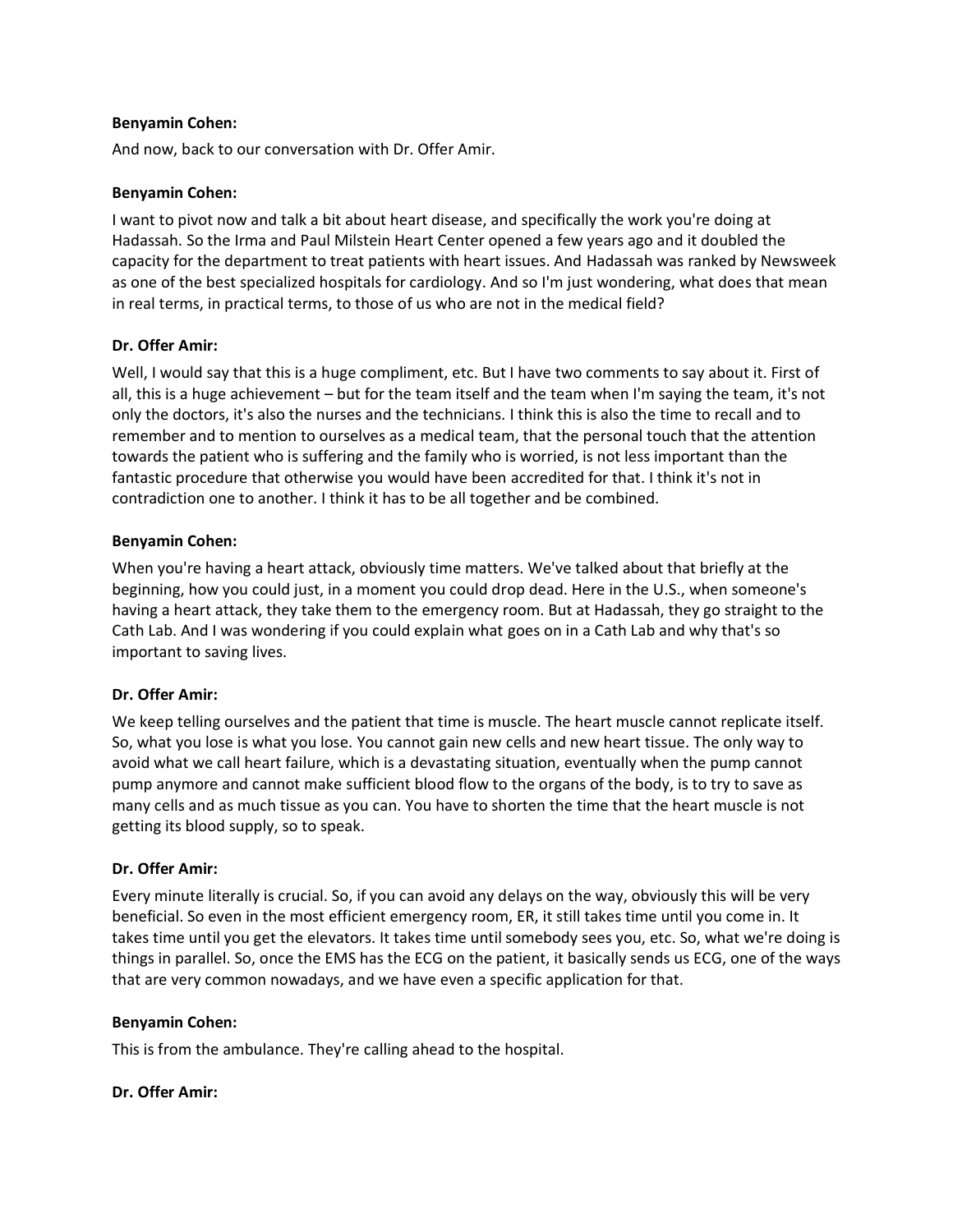Right. Even from the patient's home. Maybe even before they went down to the ambulance. So, we save time by doing things in parallel and getting the team ready. And, actually, when the patient is coming directly to the Cath Lab, we can save half-an-hour, 20 minutes, sometimes even more. And 20 minutes is 20 minutes, half-an-hour is a time that cells without blood supplies start to die. So, you can imagine what importance it has and what significance it has to the patient's quality of life, and life itself later on.

# **Benyamin Cohen:**

Sounds like this is obviously something you're innovating at Hadassah. How much focus do you put on research at Irma and Paul Milstein Heart Center?

### **Dr. Offer Amir:**

A lot. If I will combine and associate back to your question about being a top medical center in cardiovascular disease, I think that you can't do it without basic research and clinical research, which is very advanced. I think this is a necessity. I can tell you that we are now doing a project which is involved the microbiome. And we spoke about diet before, but we know that it's not only what we eat, but it really affects the germs that we are living with natively.

### **Benyamin Cohen:**

In your gut, you're saying.

# **Dr. Offer Amir:**

Right. It actually starts in the mouth and the saliva and go all the way to the gut. The Greeks used to say that the gut is a port of entry to the body. And in so many ways they were right, because this microbiome, these millions of bacteria that we start to have just after we are born, have a significant impact on inflammation, on thrombosis, on a lot of issues that cardiovascular is only one of them. And this is called the microbiome. Who are these germs? And what is their types? And what is their quantities? It has a lot of medical significance, cardiovascular included. So, this is an area that we are researching very heavily.

# **Dr. Offer Amir:**

We also do research that involves and tries to understand the complexity especially on the forgotten ventricle, which is the right ventricle. Usually in cardiology, we're dealing a lot with the left ventricle, but we're doing a lot of research now on the right ventricle as well. All of it is fascinating and we're trying to do really top-notch basic research. And I think that we have definitely, the right people, and we are trying and struggling to have the means for these academic studies and research.

### **Benyamin Cohen:**

When we return, Dr. Amir talks about his most memorable patient, plus he reveals the key personality traits of any good doctor.

# **Dr. Offer Amir:**

To have empathy and not to lose humanity. And I keep on saying this word: humbleness.

### **Benyamin Cohen:**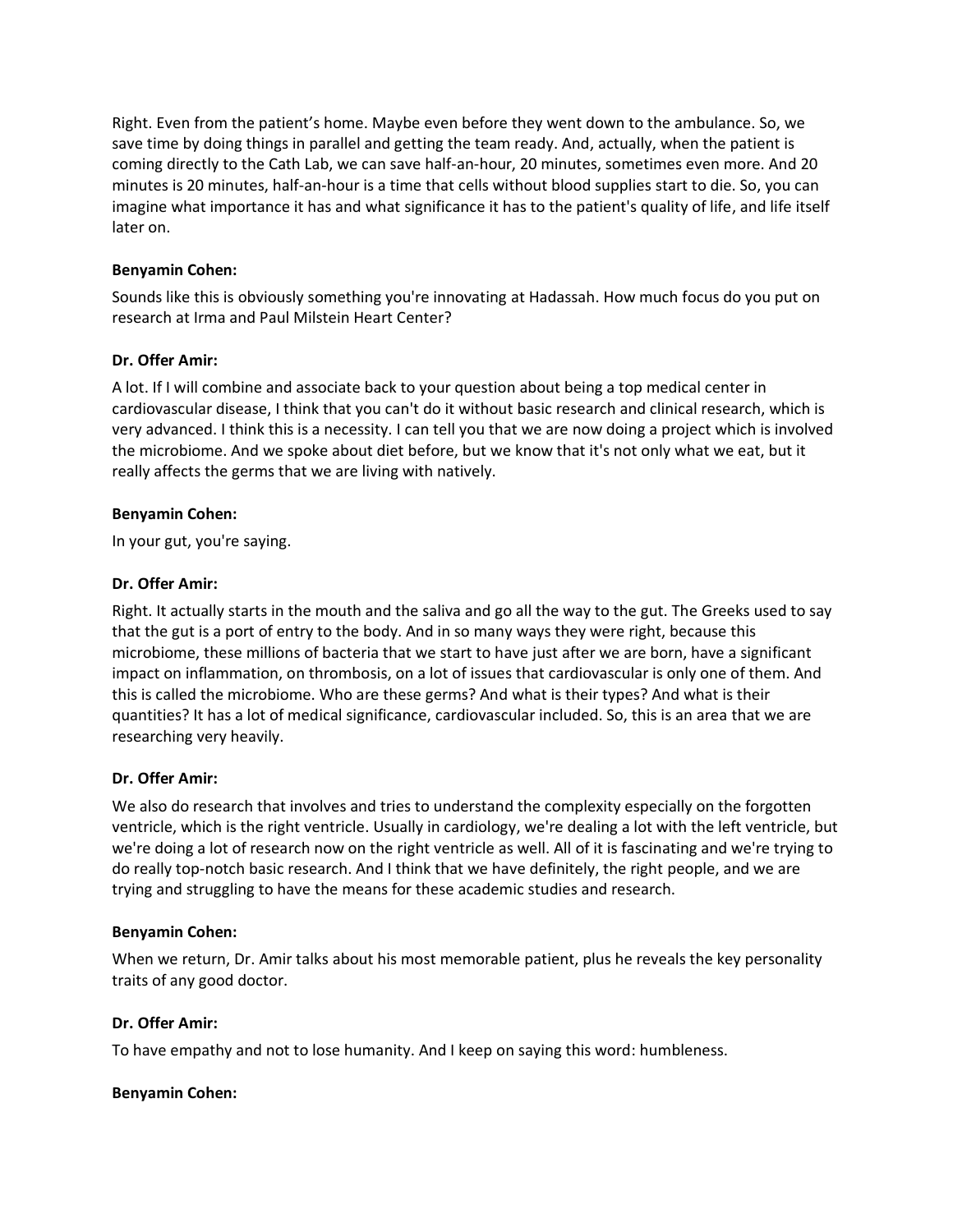Al that, and much more after a quick break.

### **Dina Kraft:**

I'm Dina Kraft, the host of a podcast called "The Branch," which tells the stories of relationships between everyday Israelis and Palestinians, Jews, and Arabs. Amid conflict, entangled histories, stories of human connections and friendships can get lost. The mission of this podcast is to find them and bring them to you. In this season, I talk to artists, midwives, soccer teammates and environmentalists. All of them and many others, too, who work together in spite of the barriers between them. "The Branch" brings you stories of real people forging strong connections and having important conversations, even when it's complicated. Brought to you be Hadassah. Find us anywhere you listen to your podcasts or Hadassah.org/thebranch.

### **Benyamin Cohen:**

And now back to our conversation with Dr. Offer Amir.

### **Benyamin Cohen:**

When you arrived at Hadassah, one of your goals was getting doctors more out into the community, especially to Jerusalem's diverse, often low-income, population. How has that effort been impacted by the pandemic?

### **Dr. Offer Amir:**

I think it only made it much more as a necessity. There are two major sub-populations in the Jerusalem area which are noted for their lack of resources. That's probably an understatement. And if this is our population mostly in the East of Jerusalem, this is also the haredi religious neighborhoods that are in Jerusalem. I think it's not a coincidence that these two populations have been injured the most from the coronavirus. That's what we see the pandemic in means that are not noted all over to that extent, like in the Tel Aviv area or in the center of Israel.

#### **Dr. Offer Amir:**

Unfortunately, this pandemic is – because of its characteristics of crowded families, small apartments, things like that, which are associated with poor or low social economic populations, like our population in Eastern Jerusalem and the haredi population – that's probably a key factor in the pandemic devastating results in these two populations.

#### **Dr. Offer Amir:**

So, I think that the medical support that we need to give, not only in-house, but also out of Hadassah and outreach to these two populations is very significant. It was significant, and it was important before. And I think that after the corona and during the corona, it even has much more necessity than before.

#### **Benyamin Cohen:**

Is there a particular reason why these socioeconomic groups in Israel are particularly hurt by the pandemic?

#### **Dr. Offer Amir:**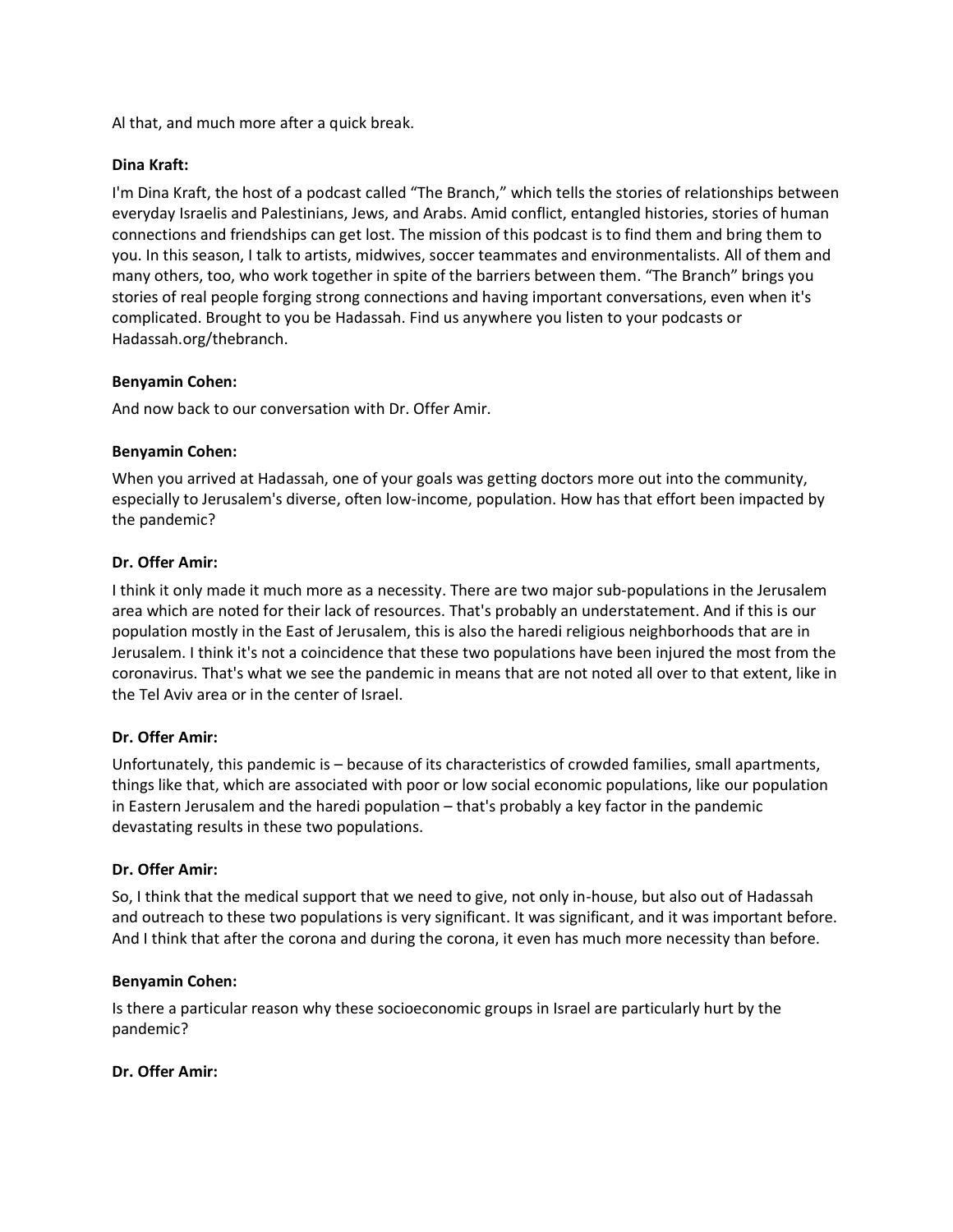I think it's an objective situation when you have a family with five, seven, eight, 10 kids and it's crowded and it's a small apartment. From the corona point of view, it's unfortunately a fantastic opportunity for the virus to spread all over. And I think that was a very significant factor in the pandemic in these two populations.

## **Benyamin Cohen:**

What kind of outreach, do you do to those underserved populations?

## **Dr. Offer Amir:**

So obviously during the corona, it was much more difficult. But we started even before the corona and, we are going to engage in much more forceful way after that, our physicians are going to East Jerusalem, and we are already started in that. Hadassah now is building a clinic that is very near Mea She'arim which is the core of the haredi population area. And we are more than happy to take our offering and physically be there. And I think that outreaching to the population is important in any population. But I think that the population who is in the low social economic situation, it is even much more important. And there's a lot of medical significance.

# **Benyamin Cohen:**

Obviously, this is very rewarding work, what you do. I'm wondering, how does it feel when a patient thanks you for saving their life? How do you react?

### **Dr. Offer Amir:**

It's a great feeling. That said, I think I will take you to the downside of it. When you lose a patient, it's terrible and horrible. In much worse way, than the good feeling when it happens. I can speak from my own experience, but I think it's pretty common with physicians. I think that the sorrow and the grief that you have for losing a patient is much more, is much deeper than then the joy. Because in a way you are expected to succeed. And I think we are much less capable of dealing with failure as physicians, rather than success. I think, as human beings as well, but never mind.

### **Benyamin Cohen:**

Yeah. Could you tell us about a patient that is most memorable to you or a case that you're very proud of?

### **Dr. Offer Amir:**

I can tell you about a patient. When I presented in international conferences, I keep on saying that my gray hair is probably due to this patient. On a daily life, it's very memorable to me. And this is a young patient in which he had a severe heart failure. His heart literally didn't pump at all. And he was 29 at the time, coming from perfectly normal health. And he had the viral infection, which involved his heart and caused inflammation and severe damage. And eventually because of shortage of organs, we could not make a heart transplantation. So we put a heart pump in him in a surgical procedure. Actually, it's an open-heart surgery in which we put a heart pump in and we connected it to his failing heart.

### **Dr. Offer Amir:**

This heart pump was working fine for almost two years or so. He is a very smart guy and he kept and asked me all the time about taking out of the pump, in case his heart is going to improve. And this is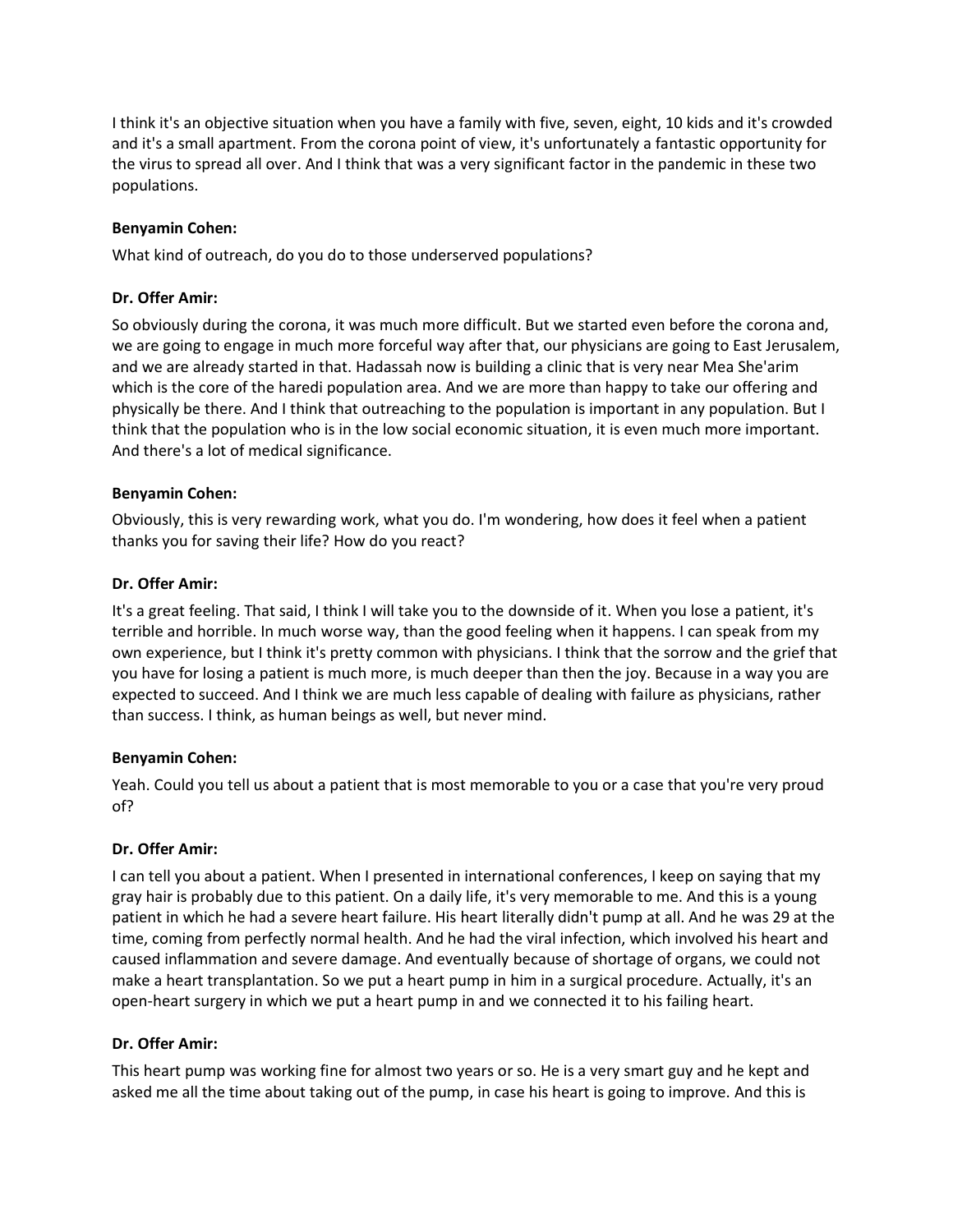totally unacceptable in these devices because you can't take the risk. And usually you go eventually to heart transplantation because you can't stop the pump because otherwise it's going to clot on you. You have to keep it working all the time. So, you don't have the measures to really estimate that the patient will eventually be able to cope with his native heart, even if it's going to be better, without the pump that you have. So, for two years or so, I dragged the patient with many tests that I wanted to see and look etc., but eventually, and it looked like his heart was recovering, but you can never be sure about this.

# **Dr. Offer Amir:**

Eventually, I gave up to his pressure. And we decided to go ahead and to take out the pump, which is another major open-heart surgery. And there is no way back. Once you take out the heart pump, that's it. If he crashes, then it's the end of the story. He was a young guy with a young son. We went to the surgery and we had to make the final decision, during the surgery, which we did.

### **Dr. Offer Amir:**

The chief surgeon looked at me and he had the decision and he said, that's it. And I said, that's it. And he cut to the tube. And I can tell you that I felt it. I felt the scissors. I really felt it. And we are right now, I think, seven or eight years since then. He has a perfectly normal life. Divorce, remarried. The whole normal life of the Western culture. But that was a very, very tough decision. I'm glad that it worked, but it's very unusual. It's very anecdotal in the literature, even in major centers in the States and Europe.

### **Benyamin Cohen:**

I'm wondering what brings you hope? Obviously, you see so many cases and you see so many people suffering. I'm wondering what brings you hope.

### **Dr. Offer Amir:**

I honestly believe that human beings are a good to begin with. And we have a great privilege to try to... Even in ancient tribes, there are some roles that do exist. Never mind, if these are tribes near the Amazon or any rural parts of the world. But a kind of a healer is always there. There's always a healer in these even old tribes. Healer or what we call in the Western world, the physician, is something that is a necessity of living. You must accept that there will be somebody who is capable professionally to help you. Never mind, if this is a magician or healer or physician. Never mind how you call it.

### **Dr. Offer Amir:**

And we are privileged to get this part. On the other side of the coin is that, and I keep on saying it because I think it's very important. The other side, it's kind of an obligation and kind of duty that you take on yourself. So, it has to be a recognized in many aspects, including I hope daily aspect and the whole interaction between you and the patient and you and the family. Because they are in their worst time ever. Sometimes, or many times, you're the one who brings the worst saying, or the worst sentences, etc. So, you have to respect it and you have to be...

### **Benyamin Cohen:**

To have empathy.

### **Dr. Offer Amir:**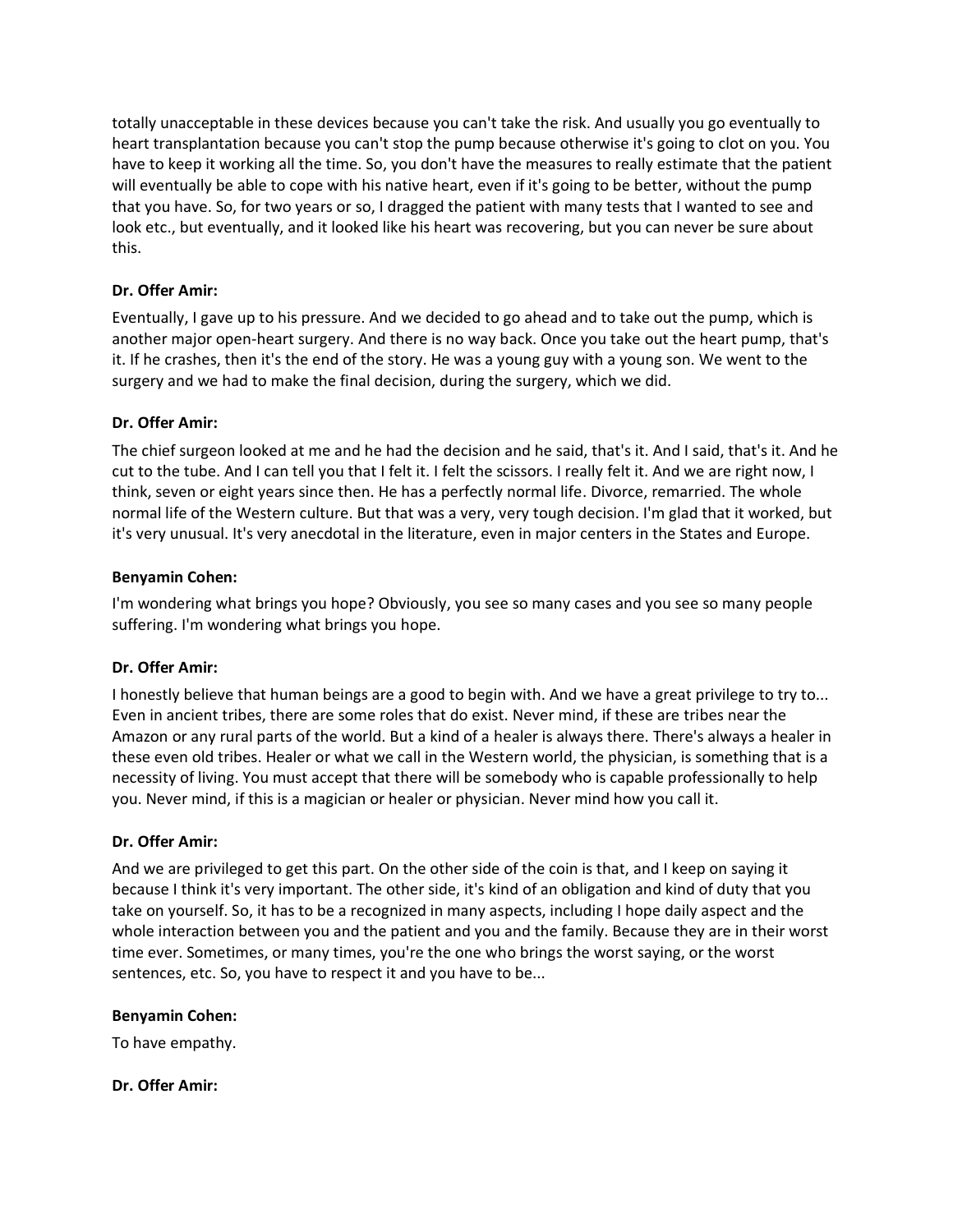To have empathy and not to lose humanity and I keep on saying this word: humbleness.

## **Benyamin Cohen:**

I like to end all my interviews by asking, is there anything that I did not ask you that I should have asked you.

## **Dr. Offer Amir:**

Just in association, you didn't ask me if I would like my son to be a doctor.

### **Benyamin Cohen:**

Okay.

# **Dr. Offer Amir:**

The answer is no, but you didn't ask me. You didn't ask me and he didn't ask me. He's now in his final year.

### **Benyamin Cohen:**

In medical school?

# **Dr. Offer Amir:**

Yes. In Tel Aviv. I didn't want him to be, not because I didn't think it's fascinating things to do. But as a father, I didn't want my son to be so busy, so tired, so many calls, so many stress, etc. So, I have kind of a contradiction, but he didn't ask me as well. He's going to be a physician.

### **Benyamin Cohen:**

Hopefully, maybe I'll be interviewing him in a few years.

# **Dr. Offer Amir:**

I hope so.

### **Benyamin Cohen:**

Well, Professor Amir, I really appreciate. I know you're busy, as you just said, and I really appreciate you taking the time to chat with us today and to educate our listeners on this podcast. I really appreciate it.

# **Dr. Offer Amir:**

My pleasure. And again, many thanks to the Hadassah organization for the resources to do these wonderful things for the patients and for their families. It's not trivial and not easy and deeply appreciated. Thank you very much.

# **Benyamin Cohen:**

"Hadassah on Call: New Frontiers in Medicine" is a production of Hadassah, The Women's Zionist Organization of America. Hadassah enhances the health of people around the world through medical education, care and research innovations at the Hadassah Medical Organization. For more information on the latest advances in medicine, please head on over to hadassah.org/news. Extra notes and a